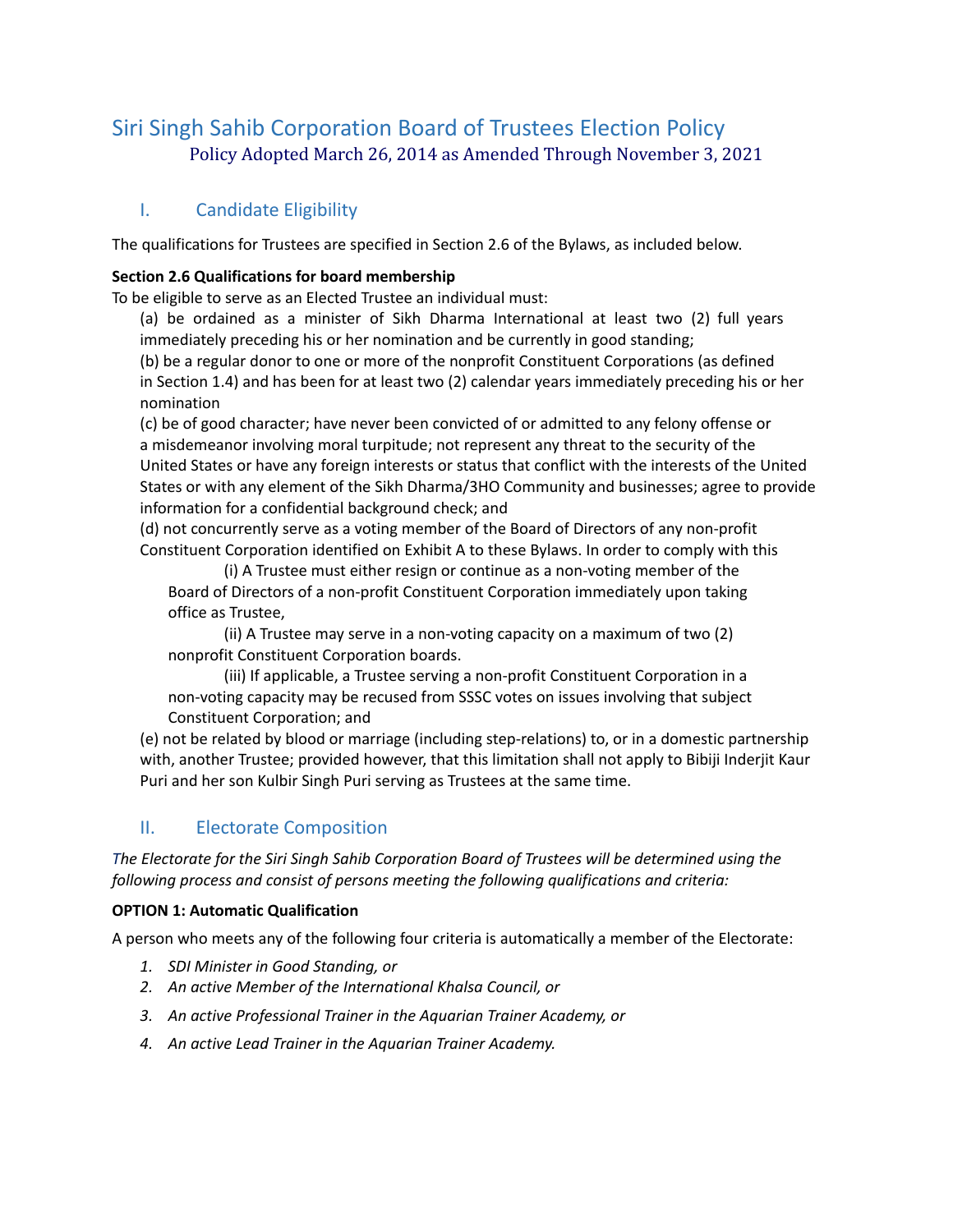#### **OPTION 2: Qualification by Application**

A person who does not qualify under Option 1, must meet all four of the following requirements:

1. Has taken Sikh Vows, or was born or raised as a Sikh to parent(s) who were members of the *Sikh Dharma/3HO community, or has practiced Kundalini Yoga for at least 7 consecutive years , and*

*2. Is currently and has been living and practicing the Sikh Dharma/3HO lifestyle for at least 7 consecutive years, and*

*3. Is currently and has been an active member of the Sikh Dharma/3HO community for at least 7 consecutive years, and*

*4. Is not currently, nor has ever been involved in any activities, organizations or communications that harm, threaten, or misrepresent the legacy organizations (for example, have an active EPS complaint, have threatened or taken legal action against any legacy organization or its employees, have made complaints to the SGPC or other Sikh governing bodies about any Sikh Dharma/3HO organization).*

And must do the following:

- *1.* A potential voter seeking to Qualify by Application must be supported, in writing, by three (3) persons who hold any one of the following statuses:
	- *a.* SDI Minister in Good Standing
	- b. Active International Khalsa Council Member
	- c. Active Professional Trainer in the Aquarian Trainer Academy
	- d. Active Lead Trainer in the Aquarian Trainer Academy

The Office of Dharmic Counsel will evaluate Potential Voters and make recommendations regarding point #3 to the Khalsa Council Executive Committee. The Khalsa Council Executive Committee will approve or deny applications.

All references to SDI Ministers and Khalsa Council members also include Active Professional and Lead Trainers in the Aquarian Trainer Academy.

# III. Term of Office

The standard term of office for board members is specified in Section 2.4 of the Bylaws, as included below.

#### *Section 2.4 Term*

The terms of Elected Trustees shall be approximately five (5) years, as specified in the Election Policy. Elections shall be staggered with one-half of the Trustees elected at approximately two and a half (2.5) year intervals. Each Trustee shall hold office until his/her term expires and until his/her successor has been elected and qualified unless otherwise terminated pursuant to Section 2.7. Trustees may serve consecutive terms. The vacancy created by the expiration of the term of a Trustee shall be filled as specified in Section 2.9.

# IV. Election Schedule and Procedures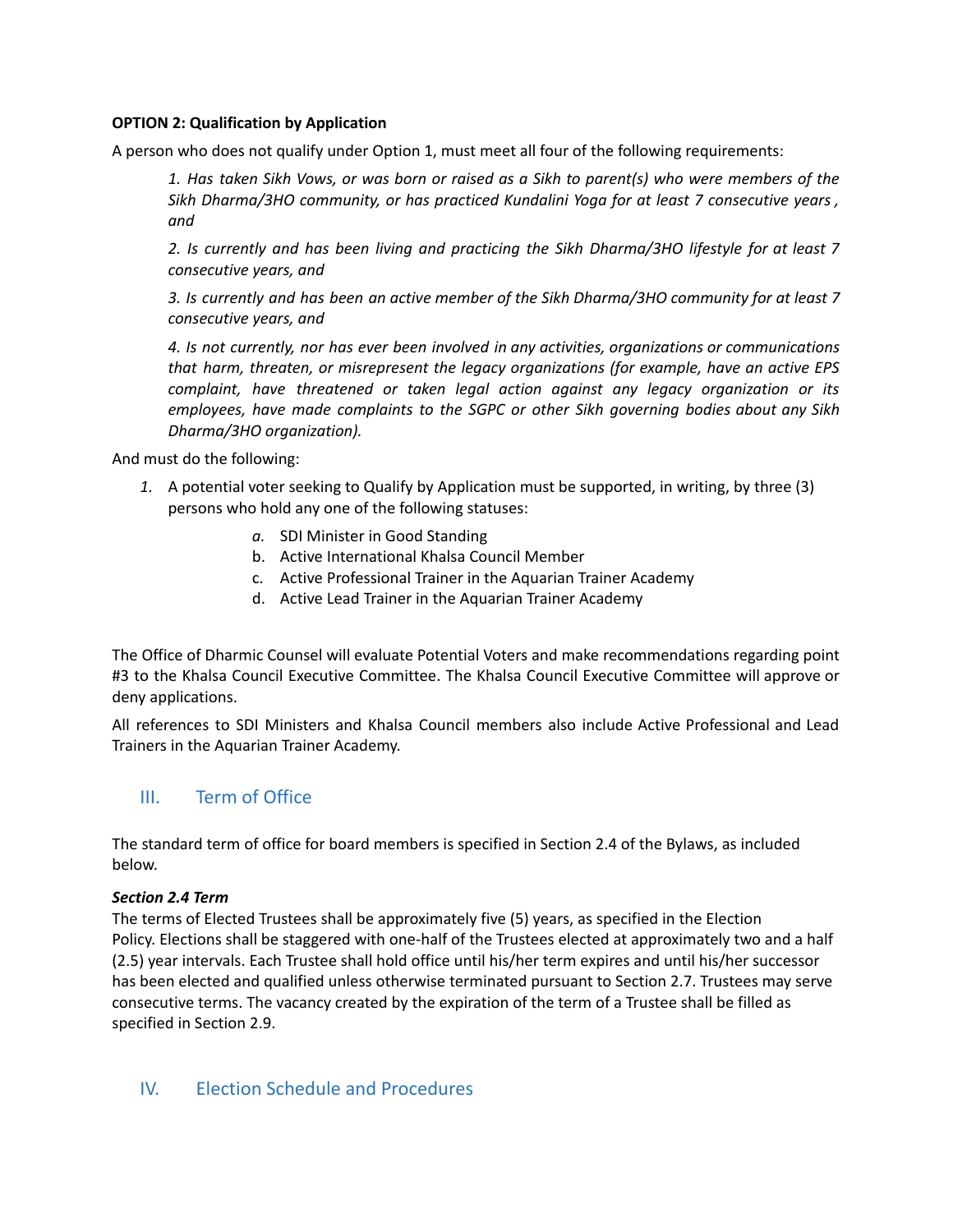The election is divided into twelve (12) phases as outlined below. Unless otherwise specified, the following rules apply to every phase of the Election:

- The Office of the Executive Director shall administer all procedures and communications.
- Communications and notifications shall be made by email.
- For the purposes of this Policy, *Sangat* is defined as members of the SSSC email list and anyone aware of the information sent to the SSSC email list.
- Phases of the election run consecutively without interruption.
- Phases of the election with approximate durations may be adjusted by up to four  $(4)$ days. These adjustments may be made at any time by the Executive Director or Office of Dharmic Counsel, subject to the approval of the Election Committee. The Electorate shall be notified of any adjustment made during an election cycle that affects a relevant deadline.

The schedule of each election is fixed to the calendar according to the expiration of the Term of Office for the seats up for election, so that the Voting Phase of the election finishes no earlier than sixty (60) days- and no later than fourteen (14) days before the expiration of the Term. The phases of the election are as follows.

# 1. **Announcement - No less than thirty (30) days**

The Sangat shall be notified of the upcoming election. This announcement shall include a general outline of the election schedule and instructions for participation.

#### 3. **Nomination - Approximately thirty (30) days**

1. Members of the Sangat shall nominate Candidates through an electronic survey.

2. Each member of the Sangat may nominate a number of Candidates equal to or less than the number of seats up for election.

# 4. **Vetting - Approximately thirty (30) days**

2.

1. The Office of Dharmic Counsel shall vet Candidates according to Section 2.6 of the Bylaws to determine eligibility.

# 5. **Announcement of Candidates - Approximately one (1) day**

1. An email shall be sent to the Electorate announcing the names of the eligible Candidates.

# 6. **Submission of Candidate Statements** - **Approximately thirty (30) days**

1. Eligible Candidates shall be provided with a questionnaire requesting relevant biographical information. The questionnaire shall include the submission deadline and criteria for disqualification as specified in Phase 6 of this Schedule.

2. Each Eligible Candidate shall submit a response to the questionnaire.

3. Candidates who do not submit a response before the deadline shall be disqualified.

# 7. **Review of Candidate Statements - Approximately seven (7) days**

1. This phase may run concurrently with Phases 5 and 7.

2. The Office of Dharmic Counsel and Election Committee shall review all Candidate Statements.

3. Candidates whose Statements are found to contain inappropriate content shall be immediately notified.